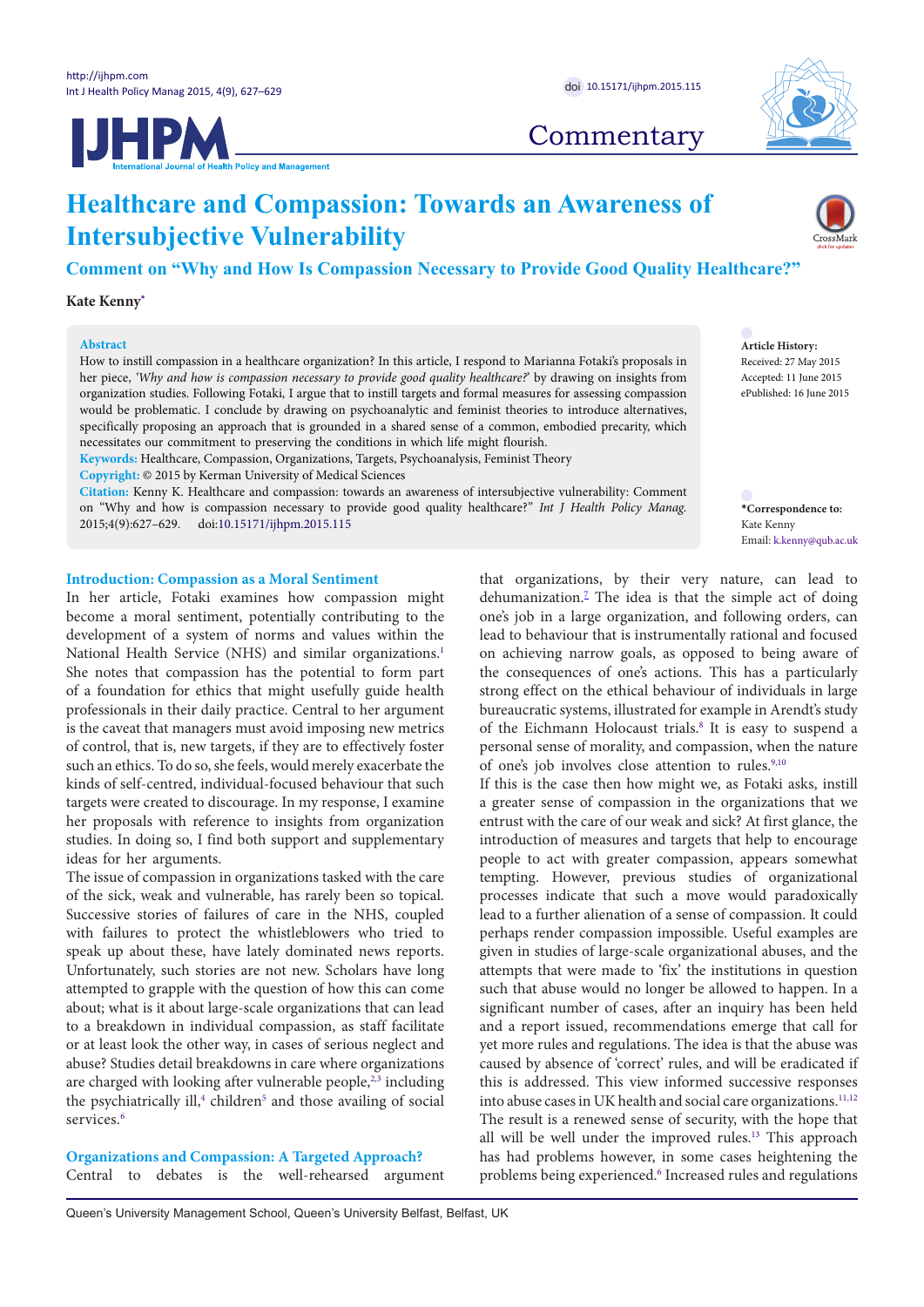are seen to further remove a sense of humanity from those tasked with following them,<sup>[12](#page-2-11)</sup> not least because of their role in exacerbating defensive anxieties.<sup>14</sup> So it appears that increased targets and measures, even those imposed with the laudable goal of promoting compassion within organizations, may not be a useful way forward.

## **Fostering Norms in Contemporary Organizations**

If this is the case, we need another approach. Fotaki calls instead for the promotion of 'prosocial behaviour' and the development of organizational norms and environments that would foster this. In understanding how this might take shape, it is useful to draw once more on organization studies, this time on insights from psychoanalytic approaches. A number of authors have to date explored for example the ways in which psychoanalytic processes, such as abjection, lead to enhanced exclusions and violence in organizations.<sup>[15-](#page-2-14)[18](#page-2-15)</sup> Schwarz,<sup>[19](#page-2-16)</sup> for example, is particularly interested in the question of organizational norms and how these relate to individuals and their moral actions. He studies the ways in which actions by loyal members of an organizations, which are seen as antisocial and wrong by the outside world, are actually an effect of processes of socialization in which such behaviours are instilled as part of commitment to the organization. Psychic ties of commitment, perceived as feelings of 'loyalty,' are key here, and this works because organizations provide what he terms 'an organization ideal,' a phenomenon that essentially represents an ego ideal for people in the organization[.19](#page-2-16) Schwarz is interested in the ways in which people divest themselves of ethical responsibility because of the sheer strength of this ideal, an implicit bargain is set up in which the employee assumes that all responsibility for anti social behaviour is taken by the organization, and in fact that the organization absorbs all guilt that would be otherwise felt by employees. Under this view, loyal individuals are less likely to criticize their organization, as it represents something of a projection of the ego ideal.<sup>[19](#page-2-16)</sup> In addition, Schwartz notes, threats to the organization ideal represent threats to the ego ideal and therefore can result in antisocial action. In such situations, organizations can come to form their own moral communities, adopting a defensive stance towards the rest of their community and society more generally. Overall, the stronger the identification, the more loyal the employee, and hence the greater ease with which the employee can diverge from 'normal' moral decisions and carry out organizational injunctions, regardless of how unacceptable they might be. Studies such as Schwarz's adopt a psychoanalytic lens to reveal the darker side of employee loyalty and commitment, but can such an approach lead to a consideration of how alternative, prosocial behaviours described by Fotaki can likewise be instilled and tied in with organizational loyalty? For example, if the organization with which the individual identifies possesses a strong culture of compassion and altruism, perhaps organizational identification will lead to compassionate behaviour at least toward some of the organization's stakeholders. To explore this idea further, insights from psychoanalytic feminist theorist Judith Butler resonate. Butler's work represents a longstanding engagement with questions of how subjects identify with social norms and how relationships with others are implicated in this.<sup>[20](#page-2-17)</sup>

Her recent work on precarity invokes a new 'ontology of the subject' that is grounded in the idea that we are inescapably embodied beings,<sup>21</sup> and the bodies we inhabit eventually decay and die. To live an embodied life necessarily means to be vulnerable: to war, famine, poverty and physical hurt; 'to live is always to live a life that is at risk from the outset,' she notes, a life that can be 'expunged quite suddenly from the outside and for reasons that are not always under one's control.<sup>'21</sup> This embodied sense is shared by all, and the only thing, for Butler, that can ameliorate vulnerability is our acknowledgement of those others upon whom we depend. Our bodily, vulnerable beings are necessarily and inescapably interdependent.<sup>20,[21](#page-2-18)</sup> This common and intersubjective condition of precarity, necessitates our commitment to preserving the conditions in which life might flourish. This forms the basis for a future politics and ethics in which preservation of life, based on the generalizable condition of precarity we all share, might take precedence.

# **Prosocial Behaviour and Healthcare Organizations**

How might such a perspective be fostered in healthcare organizations? One approach perhaps lies in recent investigations of 'prosocial organizational behaviour' (PSOB). This is described as positive behaviour undertaken at the discretion of the individual employee, which involves willingness to not only fulfill one's role but also to exceed 'normal' expectations and, for example, volunteer one's time to help others, suggest improvements to the organization, and assist coworkers. Recent studies suggest that human resource management (HRM) functions in healthcare organizations can play a role in fostering this kind of behaviour among clinicians and practitioners.<sup>[22](#page-2-19)</sup>

Before embarking on such interventions however, a number of points are important to note. First, such interventions ought not to take the form of 'strong' cultural programming. As noted by Willmott<sup>[23](#page-2-20)</sup> and others, even apparently benign efforts to increase employee loyalty and commitment can be seen as manipulative and exploitative. Second, in considering the concept of prosocial behaviour, it is helpful to draw as Fotaki does here and in other work,<sup>[16](#page-2-21),[24](#page-2-22)</sup> on feminist philosophy, not least the psychoanalytic idea that the aim of ridding the subject of all forms of aggression and exclusionary impulses towards the other, is an illusory goal.<sup>[20](#page-2-17),[25](#page-2-23)</sup> Under such a view, subjects (including those who work in healthcare) possess the potential for compassion and new forms of 'beingwith' the other, just as they experience inherent impulses for domination and more negative effects. Similarly, vulnerability as described by Butler can make us sensitive to the needs of the other but equally, under conditions of psychological defense, the denial of our own vulnerability can blind us to the vulnerability of the other. Again we see the ambivalence with which the other is inescapably viewed. Any approach to fostering 'prosocial behaviour' must, therefore, facilitate this inescapable ambivalence and tension on the part of the subject. The question is how to enable an environment in which such compassionate, 'transubjective' encounters can nonetheless take place,<sup>25</sup> grounded in the primary affect that our shared precarity as vulnerable subjects engenders.<sup>21</sup> Such an approach would be valuable in the workplaces that play such an important role in our society,<sup>[24](#page-2-22)</sup> not least our